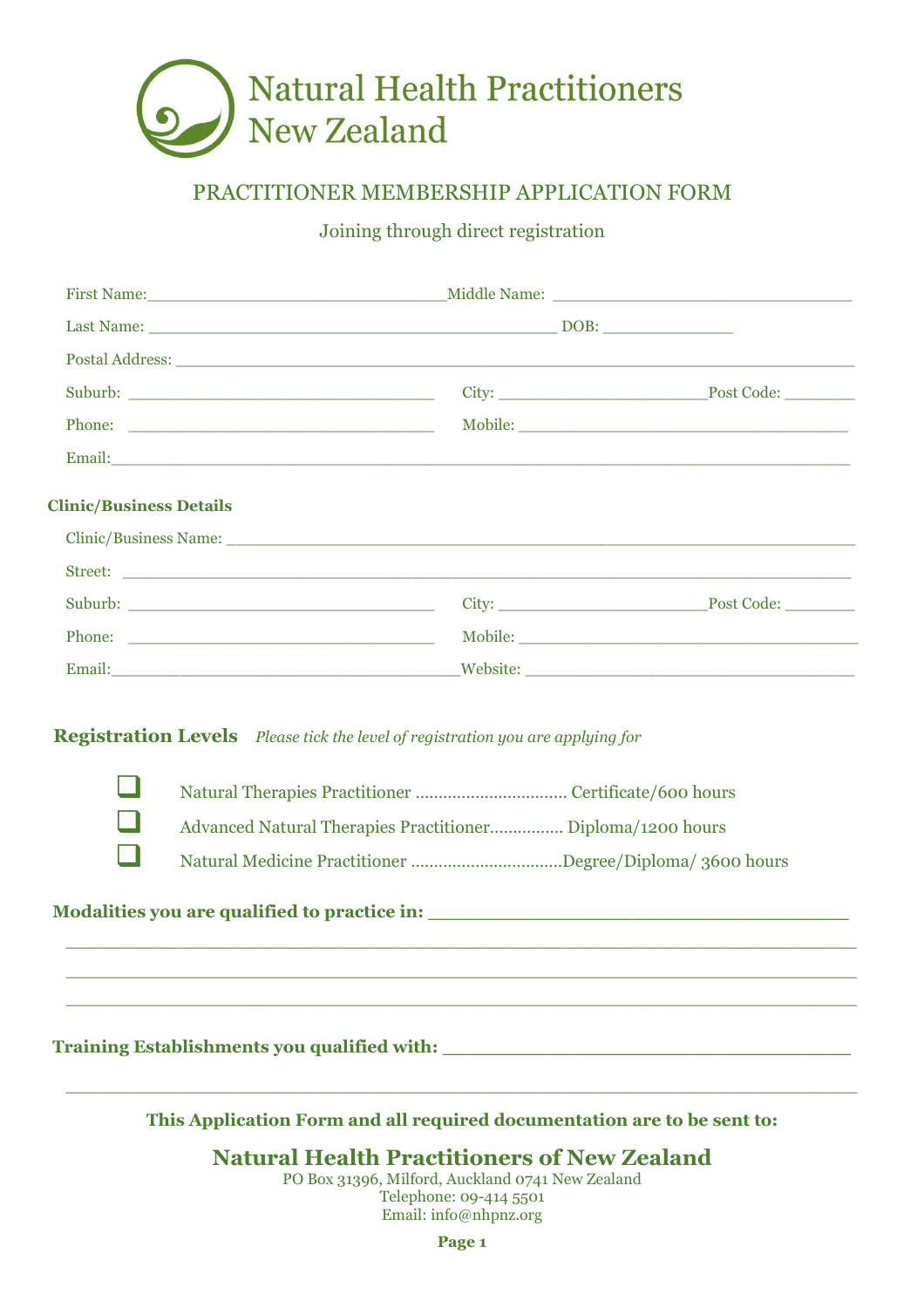# **Clinical/ Practice Information**

Do you sell products as part of your practice?  $\Box$  Yes  $\Box$  No (Oils, lotions, nutritional supplements, aromatherapy products)

## Identify the setting/s you operate your practice in:

Private practice, clinic or office ❑ Private practice in own home On site (company or clients home)

Other (Please Specify)

## **Recommendations**

It is strongly recommended that you:

- Carry out a preliminary assessment to identify any contraindications to services
- Obtain a signed disclaimer from clients acknowledging scope of practice, contraindications and any possible side effects of services to be provided
- Comply with clients informed consent and always stay within your scope of practice.

# **Please read and sign the following:**

### **NHPNZ Privacy Statement**

In accordance with the requirements of the Privacy Act 1993, I consent to the use of the information contained in this application by the Natural Health Practitioners of New Zealand Incorporated for any purpose reasonably connected to the furtherance of any one or more of its authorised objectives.

#### **Declaration**

I have read the **Code of Ethics** and the **Code of Practice of the Natural Health Practitioners of New Zealand** and agree to abide by the rules therein. (Copies of these are in the accompanying documents)

I agree to undertake the necessary hours on **Continuing Education/Professional Development** relating to my registered modality/modalities annually.

I also undertake to notify the NHPNZ Registrar of any changes to the details submitted with the membership application.

I agree that the NHPNZ has the right to require me to complete the police vetting procedure and that this may be required at any time during my membership.

The information I have provided is true and correct in every respect.

**I** wish my contact details to be included in the directory on the website: YES / NO (please circle your option)

Signature of Applicant:\_\_\_\_\_\_\_\_\_\_\_\_\_\_\_\_\_\_\_\_\_\_\_\_\_\_\_\_\_\_\_ Date: \_\_\_\_\_\_\_\_\_\_\_\_\_\_\_\_\_\_\_\_\_\_\_\_\_\_

# **NHPNZ Membership Fee Schedule for Members via direct registration**

**Payment:** You will be issued with an invoice once your application has been accepted. this will be on a pro-rata basis. Membership is from 1 April to 31 March each year.

The current annual fees (Inc GST) are:

| New membership Application Fee \$120.00 |          | onetime only payment     |
|-----------------------------------------|----------|--------------------------|
| <b>Annual Membership Fee</b>            | \$276.00 |                          |
| Insurance cover                         | \$357.65 |                          |
|                                         | \$753.65 | Cost for first full year |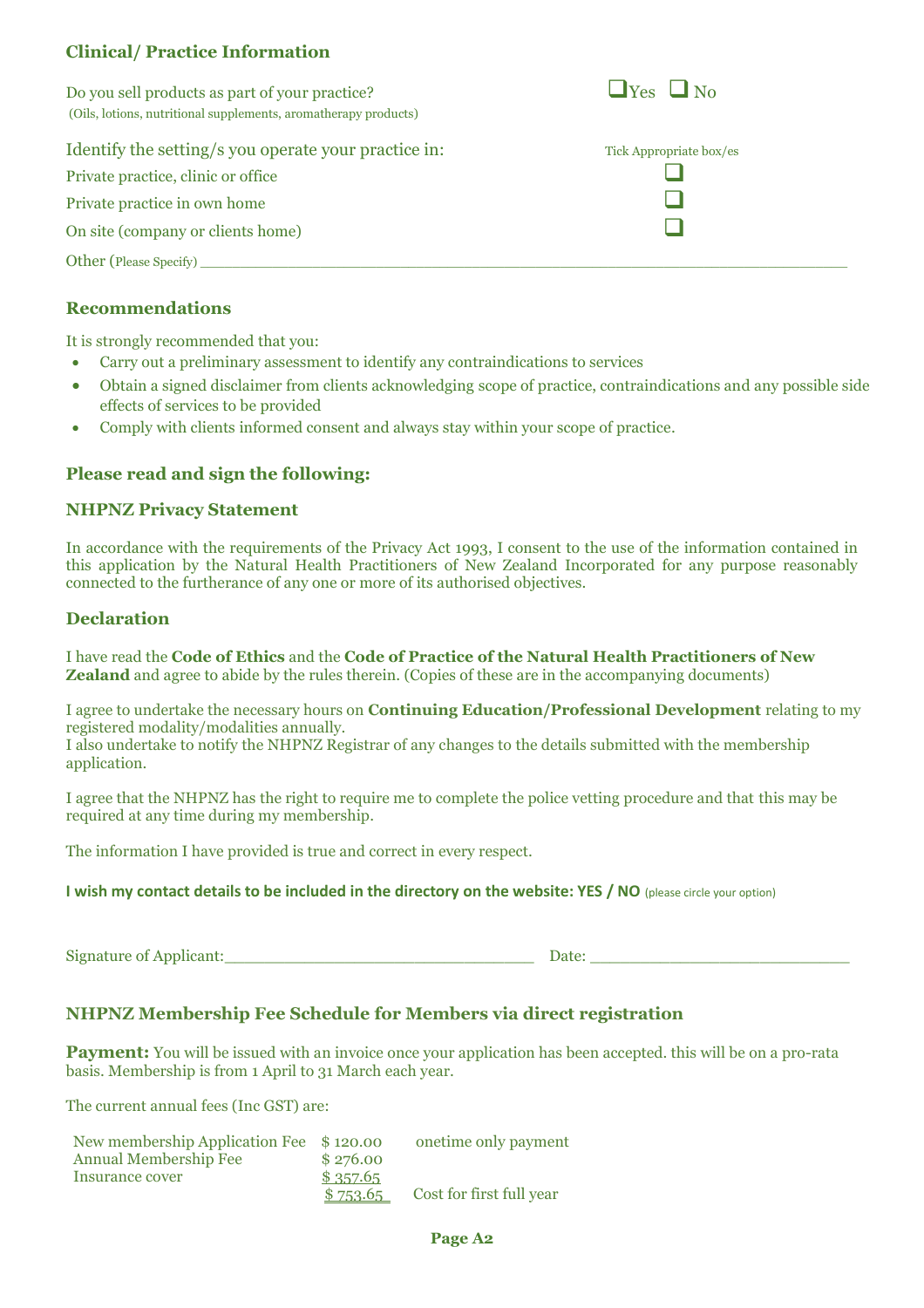## **Insurance - for new members applying for NHPNZ Insurance**

#### **Application for Natural Health Practitioners of New Zealand Liability Insurance covering:**

 **General Liability Products Hazard Employers Indemnity Statutory Liability Professional Indemnity**

For more information refer to the accompanying documents or the website: **[www.naturalhealthpractitioners.org.nz](http://www.naturalhealthpractitioners.org.nz/)**

## **Declaration/History of Personal Liability Insurance**

This declaration is required by new Member Applicants seeking Liability Insurance as provided under the Liability Insurance Scheme arranged on behalf of and for the Membership of the Natural Health Practitioners of New Zealand Incorporated.

Have you ever had:

- Any liability insurance or application of insurance declined or cancelled, renewal refused, special conditions imposed; or

- Been the subject of disciplinary proceedings for professional misconduct, including breach of Statutory Law (i.e. Breach of Government Act/s); or had

- Any liability claims made against you arising out of your existing, or previous, practice or modality/ies; or

- Are you currently aware of any claims or circumstances which might result in claims against you arising out of your practice or associated activities?

- A professional mis- conduct disciplinary process or been disciplined/refused membership by a professional body/training establishment?





**If answered yes to any of the above please provide details** (if additional space is required please complete and sign by way of additional addendum)

 $\_$  , and the set of the set of the set of the set of the set of the set of the set of the set of the set of the set of the set of the set of the set of the set of the set of the set of the set of the set of the set of th  $\_$  , and the set of the set of the set of the set of the set of the set of the set of the set of the set of the set of the set of the set of the set of the set of the set of the set of the set of the set of the set of th  $\_$  , and the set of the set of the set of the set of the set of the set of the set of the set of the set of the set of the set of the set of the set of the set of the set of the set of the set of the set of the set of th  $\_$  , and the set of the set of the set of the set of the set of the set of the set of the set of the set of the set of the set of the set of the set of the set of the set of the set of the set of the set of the set of th  $\_$  , and the set of the set of the set of the set of the set of the set of the set of the set of the set of the set of the set of the set of the set of the set of the set of the set of the set of the set of the set of th  $\_$  , and the set of the set of the set of the set of the set of the set of the set of the set of the set of the set of the set of the set of the set of the set of the set of the set of the set of the set of the set of th

 $\_$  , and the set of the set of the set of the set of the set of the set of the set of the set of the set of the set of the set of the set of the set of the set of the set of the set of the set of the set of the set of th

Applicants Name:

Signature: <u>Date:</u> 2014